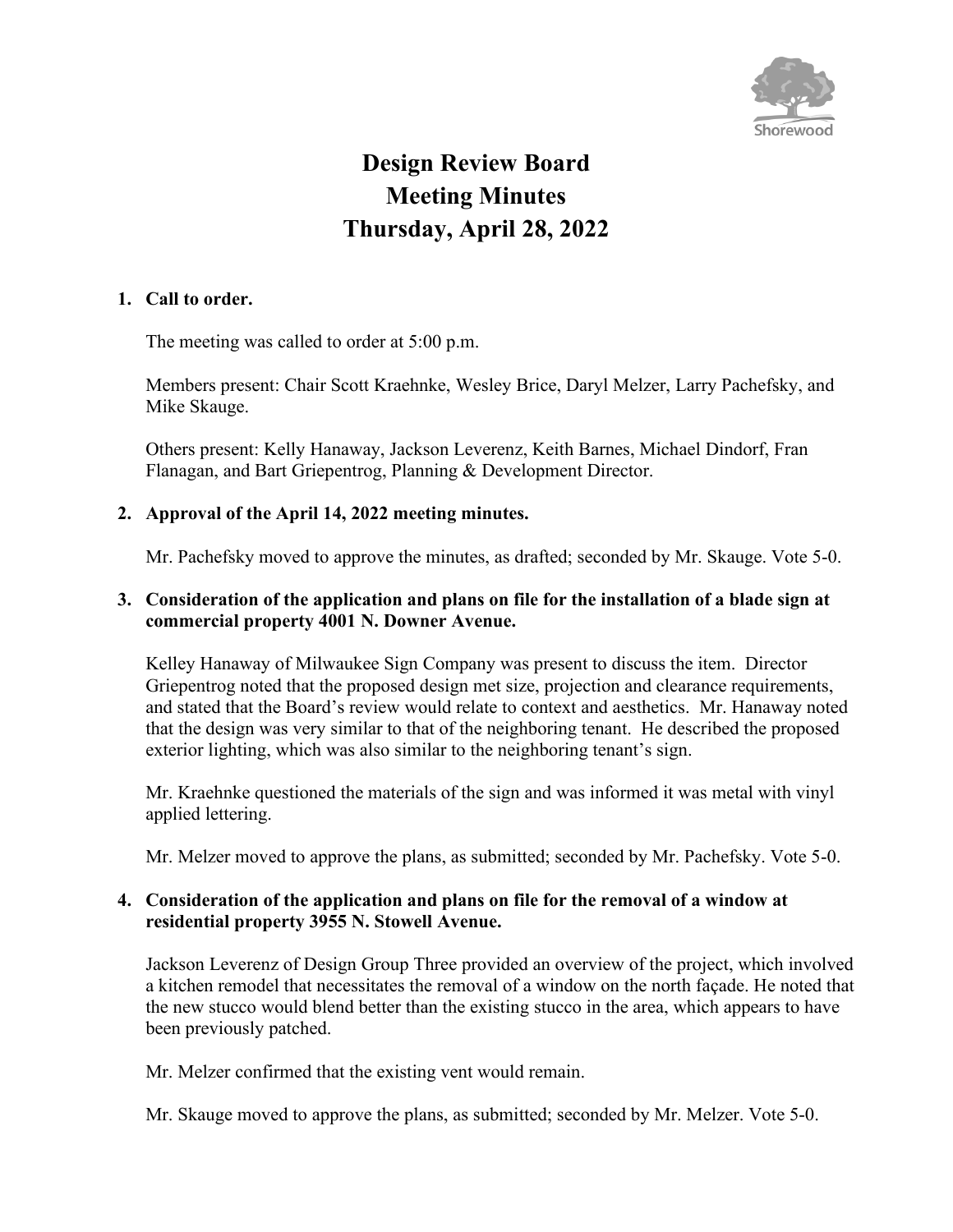## **5. Consideration of the application and plans on file for a second story addition and front entry portico at residential property 2100 E. Lake Bluff Blvd.**

Mike Dindorf of Lakeview Remodeling and Keith Barnes of KCB Buildings were present to discuss the item, along with the homeowner, Fran Flanagan. Mr. Barnes explained that the project involved a second story addition above the existing garage, which would cantilever over both the north and west elevations. He noted that a new walk-out door from the garage would be added to the north elevation to a patio, replacing an existing window. He also pointed out that a front portico would be added and that the two garage doors were being replaced by one larger garage door.

Mr. Melzer confirmed that the garage footprint was staying the same.

Mr. Pachefsky questioned if the existing house featured any other cantilevering and was informed that the front façade currently does. He further questioned if the proposed cantilever would match and was informed that the proposed cantilever is six inches larger to a allow for a bigger floor plan and downlighting within the overhang.

Mr. Skauge noted that the proposed portico really dresses up the front of the house.

Mr. Skauge confirmed that the new windows would be double hung to match the rest of the house, along with he trim. He questioned the siding material and was informed that an LP SmartSide product would be used with the same reveal and painted to match. It was noted that the existing siding is aluminum. Chair Kraehnke questioned if LP SmartSide was available with such a big exposure, and Mr. Dindorf believed they did. Mr. Skauge also confirmed that the new roofing would match. Mr. Brice questioned how the corner of the new siding would be treated, noting that the existing aluminum trim did not have corner boards, but had mitered caps. Mr. Dindorf did not have an answer but stated that he was confident that they could achieve a matching look.

Mr. Pachefsky noted that brackets were proposed under the new overhang and questioned if they were the same as the front. Mr. Dindorf and Mr. Barnes noted that the front featured an ornamental sphere, as opposed to the proposed bracket. Mr. Pachefsky questioned if shutters would be added onto the proposed new windows on the east elevation, noting that all other second story windows featured shutters. Mr. Dindorf stated that they did not intend on adding shutters to these two windows because they could not be seen very well as they were in between the houses. He also questioned if there was enough room to even add a shutter onto the left window due to its location near the corner.

Mr. Skauge moved to approve the plans, as submitted, with the corners of the addition matching the existing house as close as possible; seconded by Mr. Melzer. Vote 5-0.

#### **6. Consideration of the application and plans on file for roof/façade modifications at commercial property 4484 N. Oakland Ave.**

The applicant requested to withdraw this item prior to the meeting.